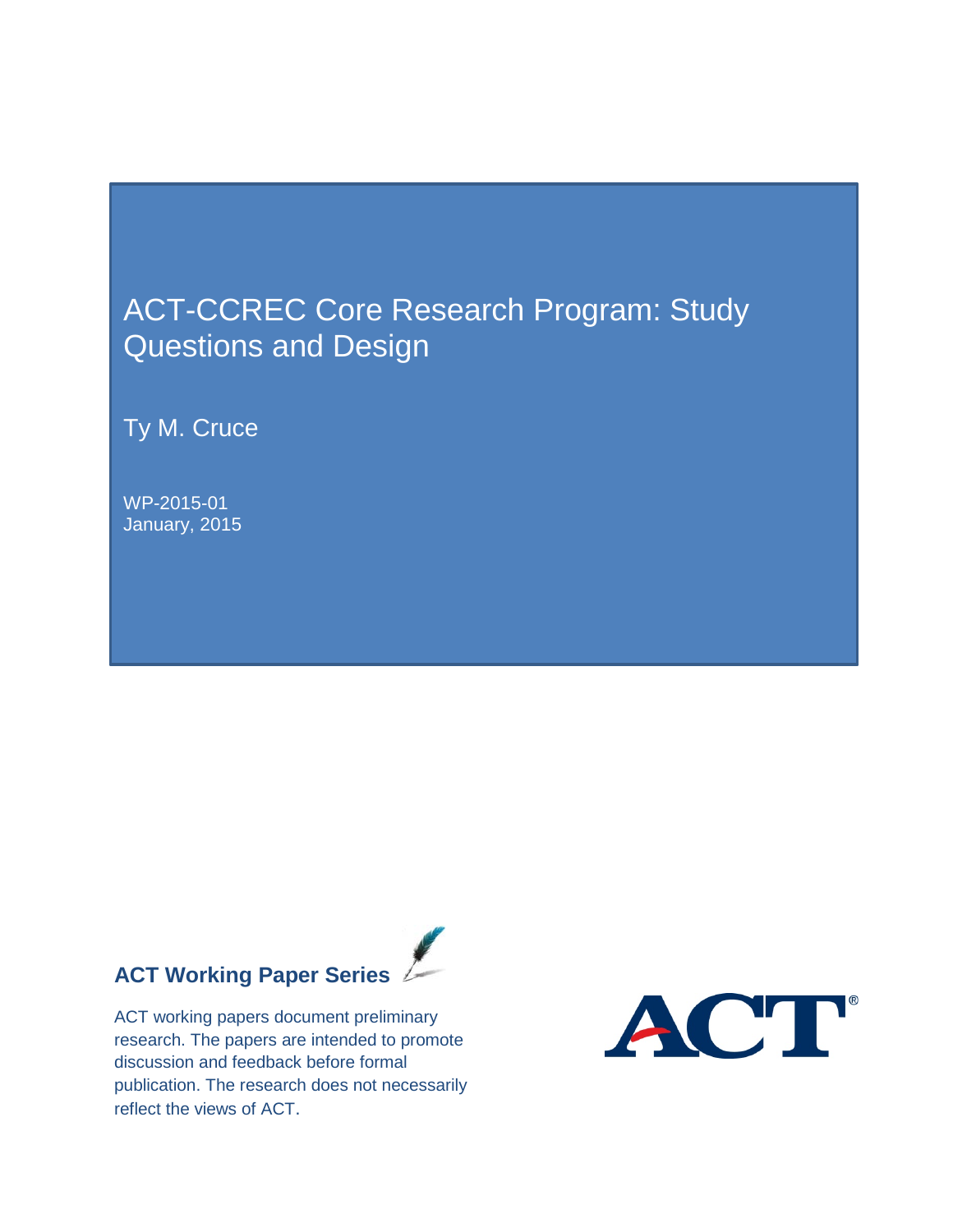#### **ACT-CCREC Core Research Program: Study Questions and Design**

#### **Abstract**

This report provides a non-technical overview of the guiding research questions and research design for the ACT-led core research program conducted on behalf of the GEAR UP College and Career Readiness Evaluation Consortium (CCREC). The core research program is a longitudinal study of the effectiveness of 14 GEAR UP state grants on the academic achievement, college going and college retention of low-income and other at-risk students who are eligible to receive grant-funded services. This research program will follow Consortium students and a matched comparison group of non-participants over time using assessment data from ACT Explore®, ACT Plan® or ACT Aspire®, and The ACT®, and college enrollment data from the National Student Clearinghouse (NSC) to examine differences in the academic growth and educational outcomes of these two groups.

Keywords: GEAR UP, consortium, research design, college readiness, enrollment, retention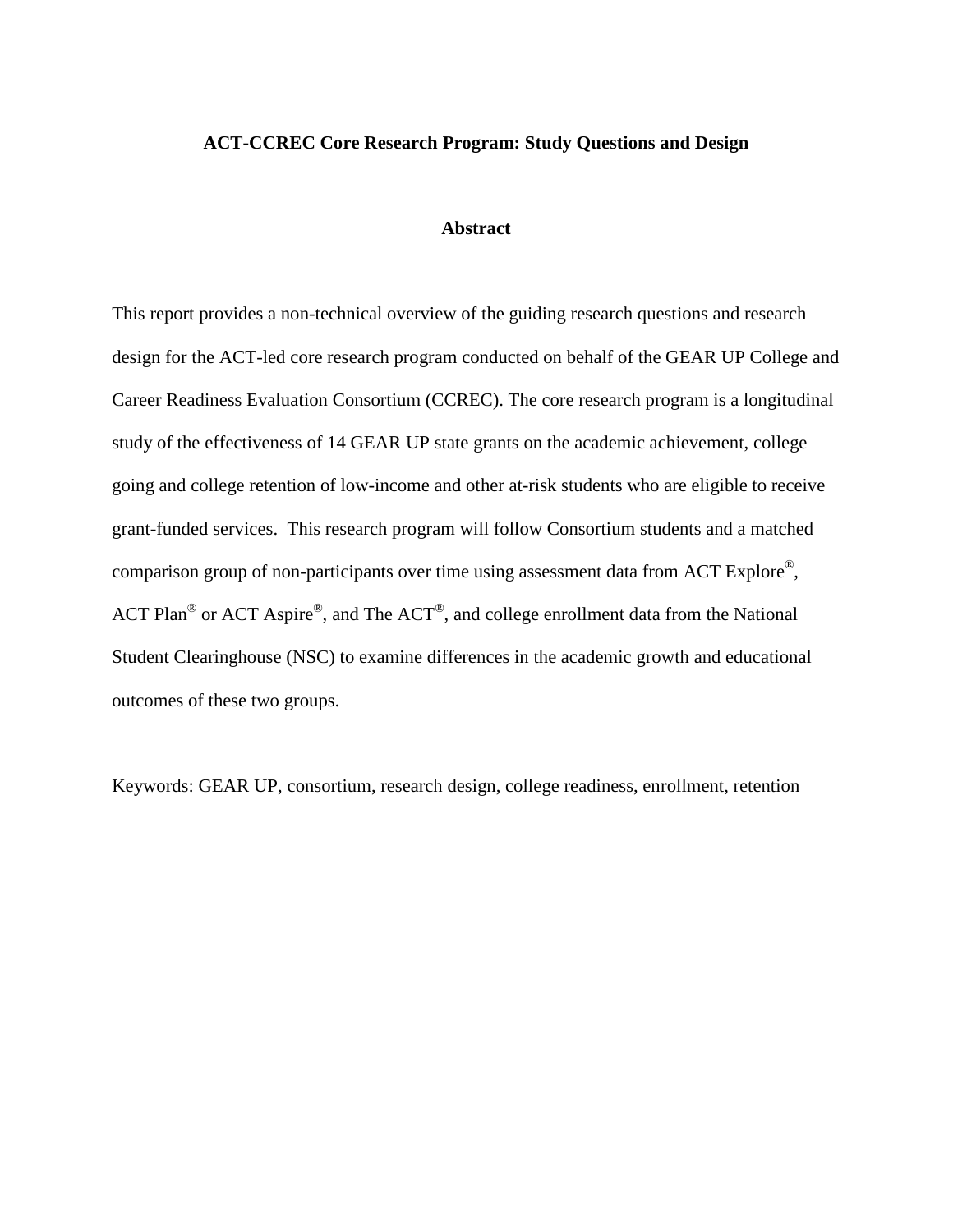#### **Introduction**

Gaining Early Awareness and Readiness for Undergraduate Programs (GEAR UP) is a U.S. Department of Education discretionary grant program that focuses on increasing the number of low-income students who enter and successfully complete postsecondary education. The program provides six- or seven-year grants to states and partnerships to fund services such as tutoring, mentoring, financial aid counseling, and academic planning for students at high-poverty middle and high schools. Grantees can elect to offer grant-funded services either to a specific cohort of students followed over the life-cycle of the grant (a cohort model) or to any students in grades 7-12 who are designated in need of those services (a priority model).

Fourteen states that received a GEAR UP state grant during either the 2011 or 2012 award cycle have formed a member consortium known as the College and Career Readiness Evaluation Consortium (hereafter, Consortium).<sup>[1](#page-2-0)</sup> The mission of the Consortium is to provide research and evaluation to inform program implementation and administration and to demonstrate the program's value-added impact and efficacy. To assist with this mission, the Consortium has joined together with the National Council for Community and Education Partnerships (NCCEP) to serve as managing partner, the National Student Clearinghouse (NSC) to construct a multi-state database to support the Consortium's evaluation and research initiatives, and ACT, Inc. to provide additional research support based on its longitudinal assessment system.

As a part of its contribution to the Consortium, ACT is leading two long-term research efforts:

<span id="page-2-0"></span> $1$  The 14 states comprising the consortium are Arizona, Idaho, Kentucky, Minnesota, Montana, Nevada, New Mexico, North Carolina, Oklahoma, Tennessee, Utah, Washington, Wisconsin, and Wyoming.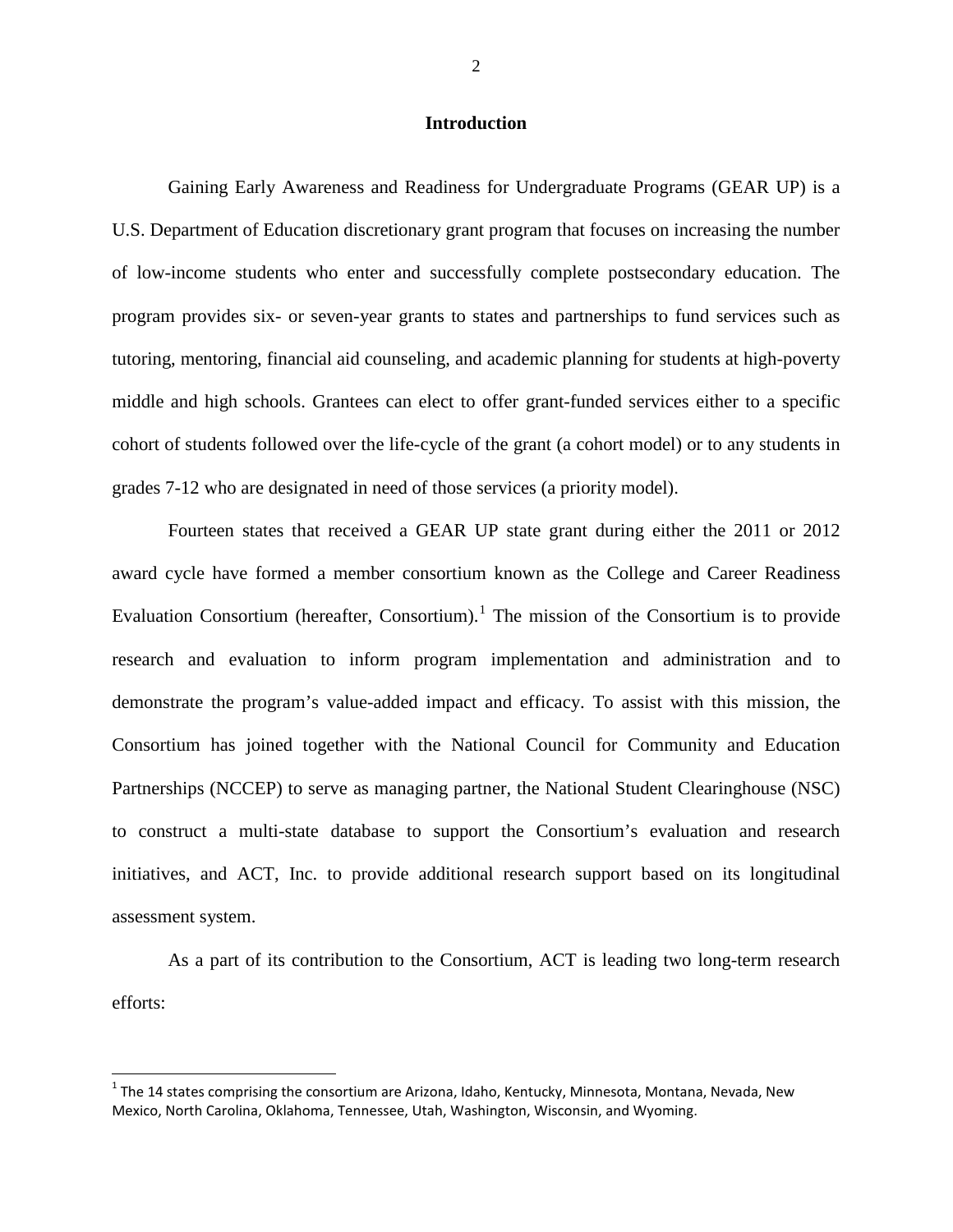- 1. The core research program, addressed in greater detail in the remainder of this report, is a longitudinal study of the effectiveness of GEAR UP state grants on the academic achievement, college going and college retention of low-income and other academically at-risk students who are eligible to receive grant-funded services. This research program will follow Consortium students over five data collection periods from 8th grade to their second year of college using achievement data from a suite of assessments (ACT Explore®, ACT Plan® or ACT Aspire®, and The ACT®) and college enrollment data from NSC to examine the academic growth and educational outcomes of these students. A matched comparison group of non-participants will also be followed over time using assessment and college enrollment data, and the differences in the educational outcomes of these two groups will be used to estimate the overall effect of GEAR UP state grants on eligible students.
- 2. The supplemental research program is a longitudinal study of the impact of good educational practices delivered through two commonly-offered GEAR UP-funded services (i.e., tutoring and mentoring) on the academic achievement and non-cognitive outcomes (e.g., academic self-confidence and commitment to school) of GEAR UP participants. Unlike the core research program, the supplemental research program is not intended to address the causal effect of GEAR UP. Instead, the supplemental research program is intended to help consortium member states and other GEAR UP programs better understand the relationships between the structure and quality of services commonly offered by GEAR UP programs and the relationships among service structure and quality, academic achievement, and non-cognitive outcomes.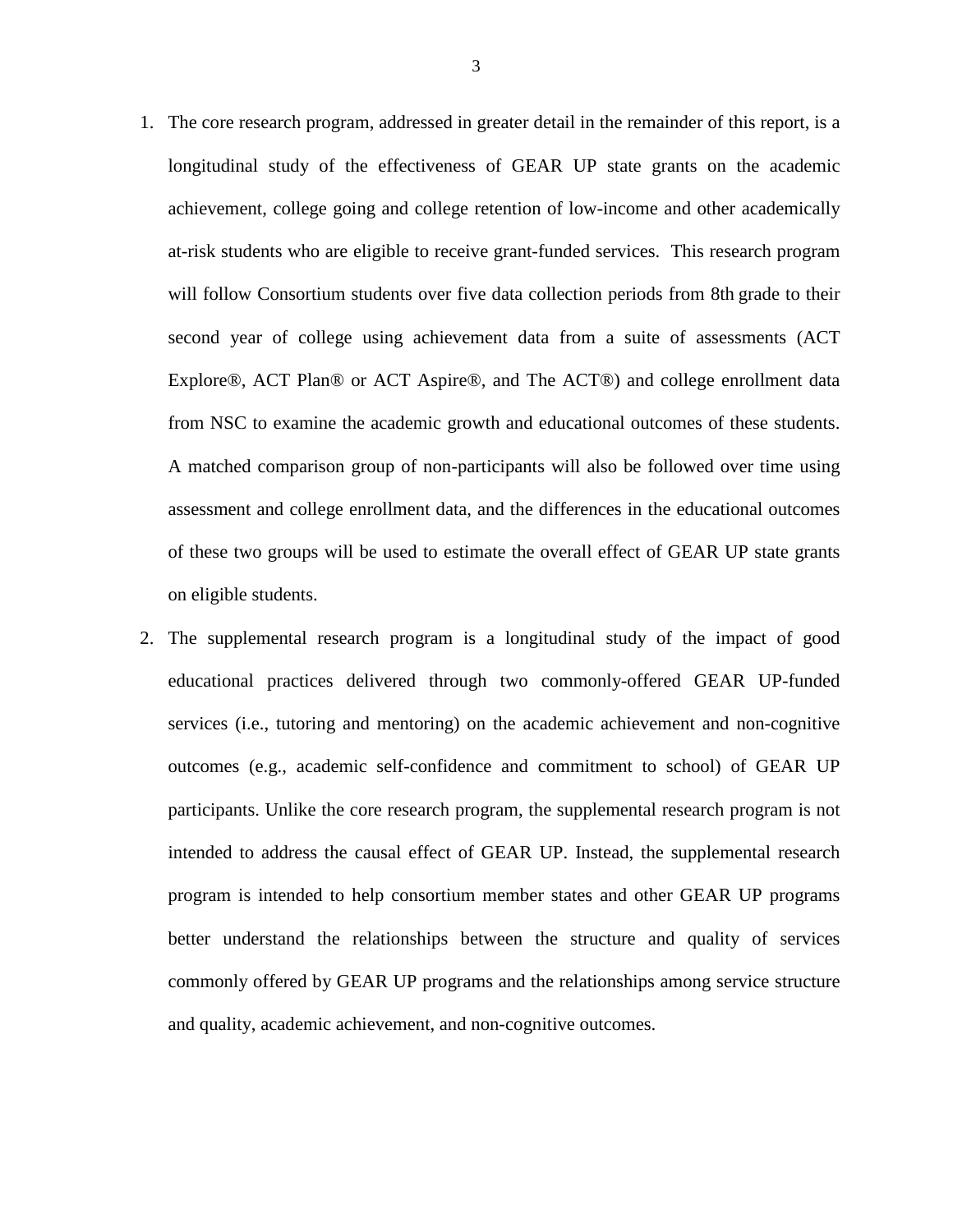#### **Guiding Research Questions for the Core Research Program**

The general causal question of interest to the core research program is: Are students who are eligible to receive services funded by GEAR UP state grants better off educationally than they would have been in absence of that funding? This broader question will be addressed by answering the following research questions, listed by the five data collection periods.

#### *Base Year (8th Grade)*

The research questions for the base year are not intended to address the causal effect of GEAR UP. Rather, they are asked for the purposes of establishing a baseline for estimating the effect of GEAR UP and informing the selection of a matched comparison group of nonparticipants.

- BY.1: To what extent do GEAR UP participants and non-participants differ in their academic achievement levels in the areas of English, mathematics, reading and science as measured by ACT Explore?
- BY.2: To what extent do GEAR UP participants and non-participants differ in being on track for readiness as measured by their attainment of the ACT Explore College Readiness Benchmarks in the areas of English, mathematics, reading and science?
- BY.3: To what extent do GEAR UP participants and non-participants differ regarding their high school and postsecondary educational plans as self-reported on ACT Explore?

*First Follow-up (10th Grade)*

F1.1: To what extent do GEAR UP participants and a baseline-matched group of nonparticipants differ in their academic achievement levels in the areas of English, mathematics, reading and science as measured by ACT Plan or ACT Aspire?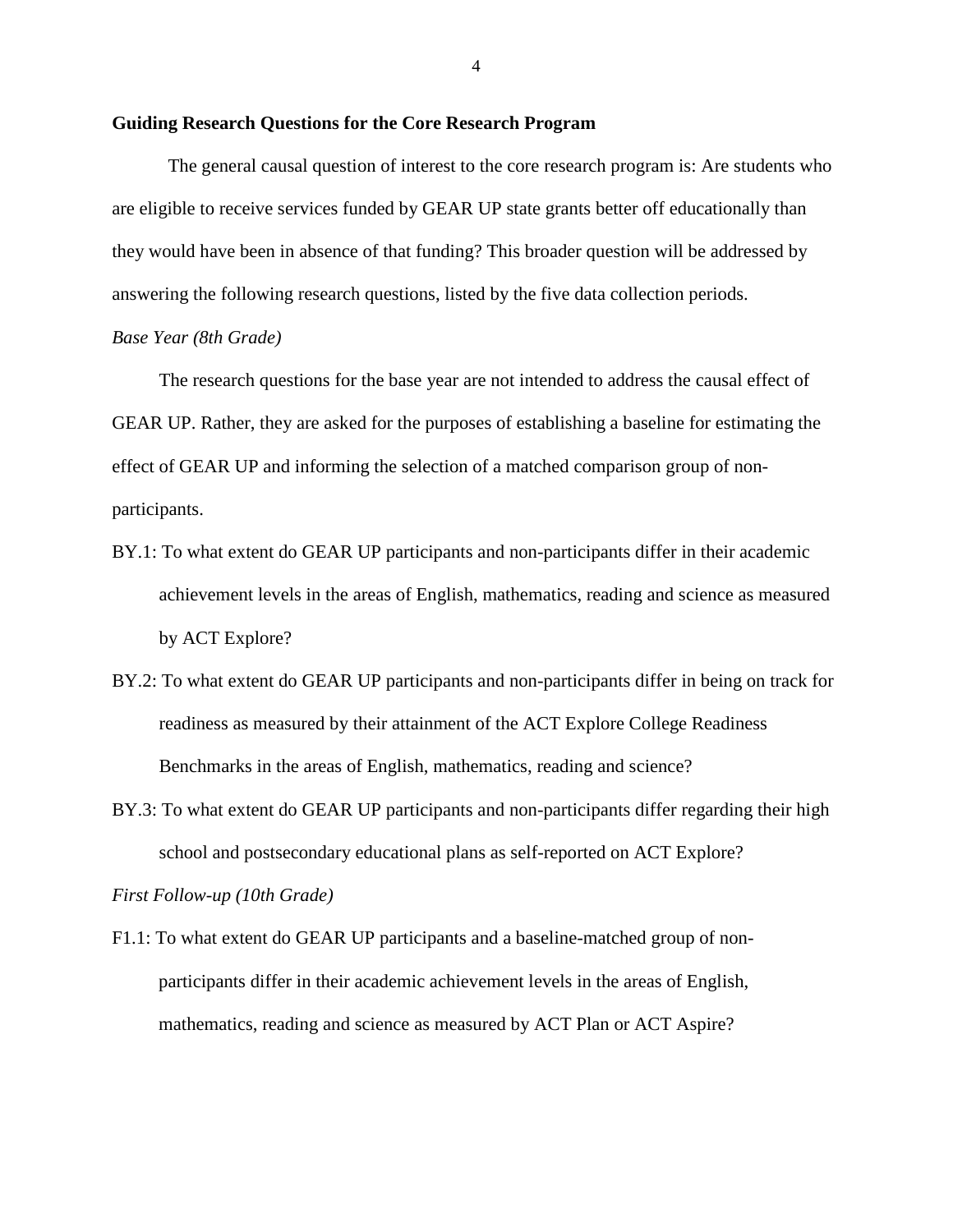- F1.2: To what extent do GEAR UP participants and a baseline-matched group of nonparticipants differ in being on track for readiness as measured by their attainment of ACT Plan or ACT Aspire College Readiness Benchmarks in the areas of English, mathematics, reading and science?
- F1.3: To what extent do GEAR UP participants and a baseline-matched group of nonparticipants differ regarding their postsecondary educational plans as self-reported on ACT Plan or ACT Aspire?

*Second Follow-up (11th/12th Grade)*

- F2.1: To what extent do GEAR UP participants and a baseline-matched group of nonparticipants differ in their academic achievement levels in the areas of English, mathematics, reading and science as measured by The ACT?
- F2.2: To what extent do GEAR UP participants and a baseline-matched group of nonparticipants differ in their readiness for college as measured by their attainment of the ACT College Readiness Benchmarks in the areas of English, mathematics, reading and science?
- F2.3: To what extent do GEAR UP participants and a baseline-matched group of nonparticipants differ regarding their postsecondary educational plans as self-reported on The ACT?

*Third Follow-up (First Year of College)*

F3.1: To what extent do GEAR UP participants and a baseline-matched group of nonparticipants differ in their likelihood of attending college?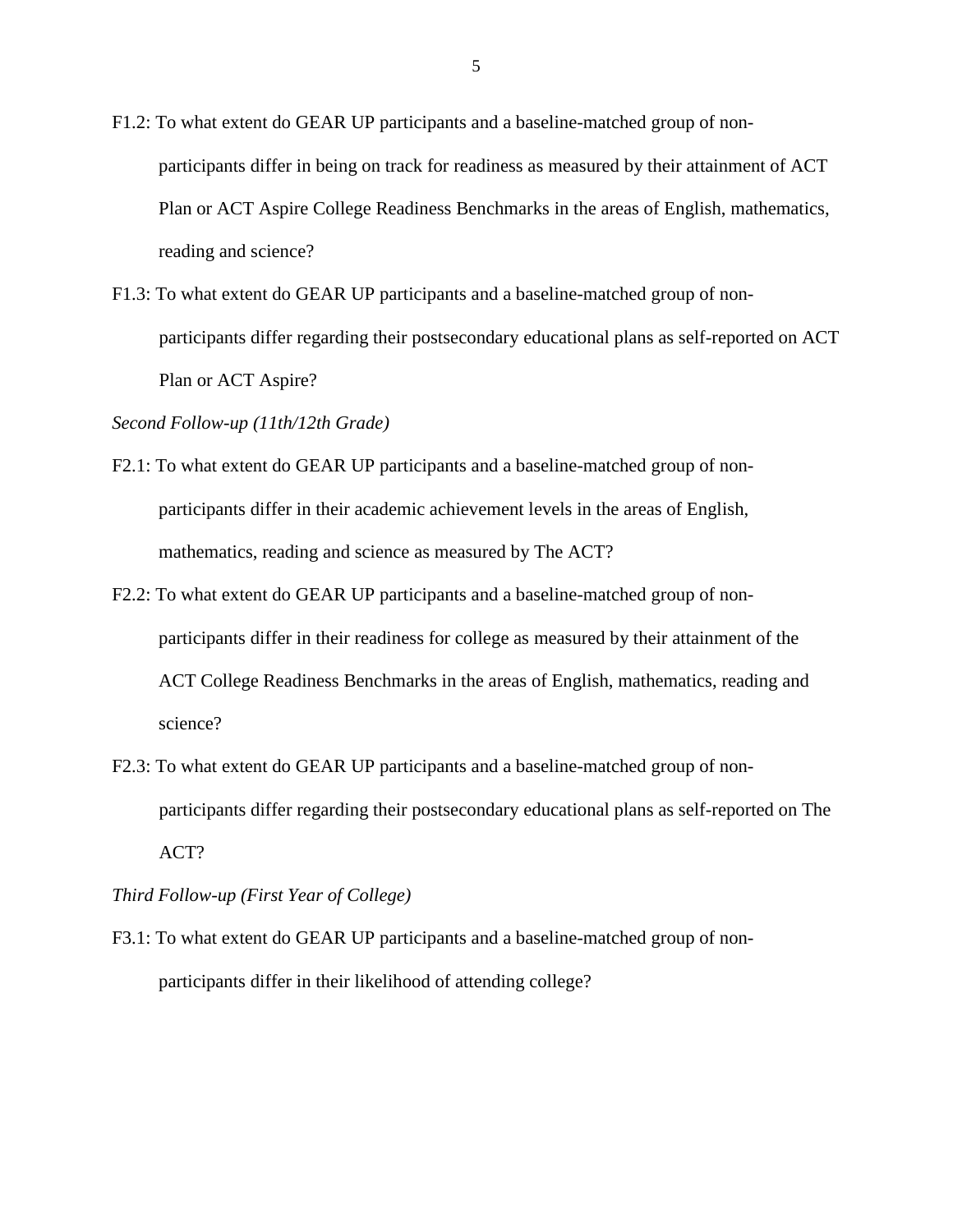F3.2: Among those students who enrolled in college, to what extent do GEAR UP participants and a baseline-matched group of non-participants differ in the type of college attended (e.g., 2-year vs. 4-year, less selective vs. more selective)?

*Fourth Follow-up (Second Year of College)*

- F4.1: Among those students who were enrolled in college during the third follow-up, to what extent do GEAR UP participants and a baseline-matched group of non-participants differ in their likelihood of being retained (a) at the same college and (b) at any college?
- F4.2: Among those students who transferred to a different college between the third and fourth follow-ups, to what extent do GEAR UP participants and a baseline-matched group of non-participants differ in their type of transfer (i.e., vertical, horizontal, or reverse)?
- F4.3 Among those students who were not enrolled in college during the third follow-up, to what extent do GEAR UP participants and a baseline-matched group of non-participants differ in their likelihood of attending college during the fourth follow-up (i.e., delayed college entry)?

#### **Causal Model Framework**

With the exception of those questions answered by baseline data, the research questions addressed by the core research program are guided by the Rubin Causal Model (Holland, 1986). According to this model, a necessary condition for causality is that an action, such as a treatment or intervention, is applied to a unit, such as an individual person or group of people, at a particular point in time. This condition for causality assumes that at the point in time the treatment is received the unit could have otherwise been subjected to some different action, such as an alternative (or control) treatment. For each of these actions (treatment or control) there is a potential outcome for the unit. The causal effect of the treatment on the unit is defined as the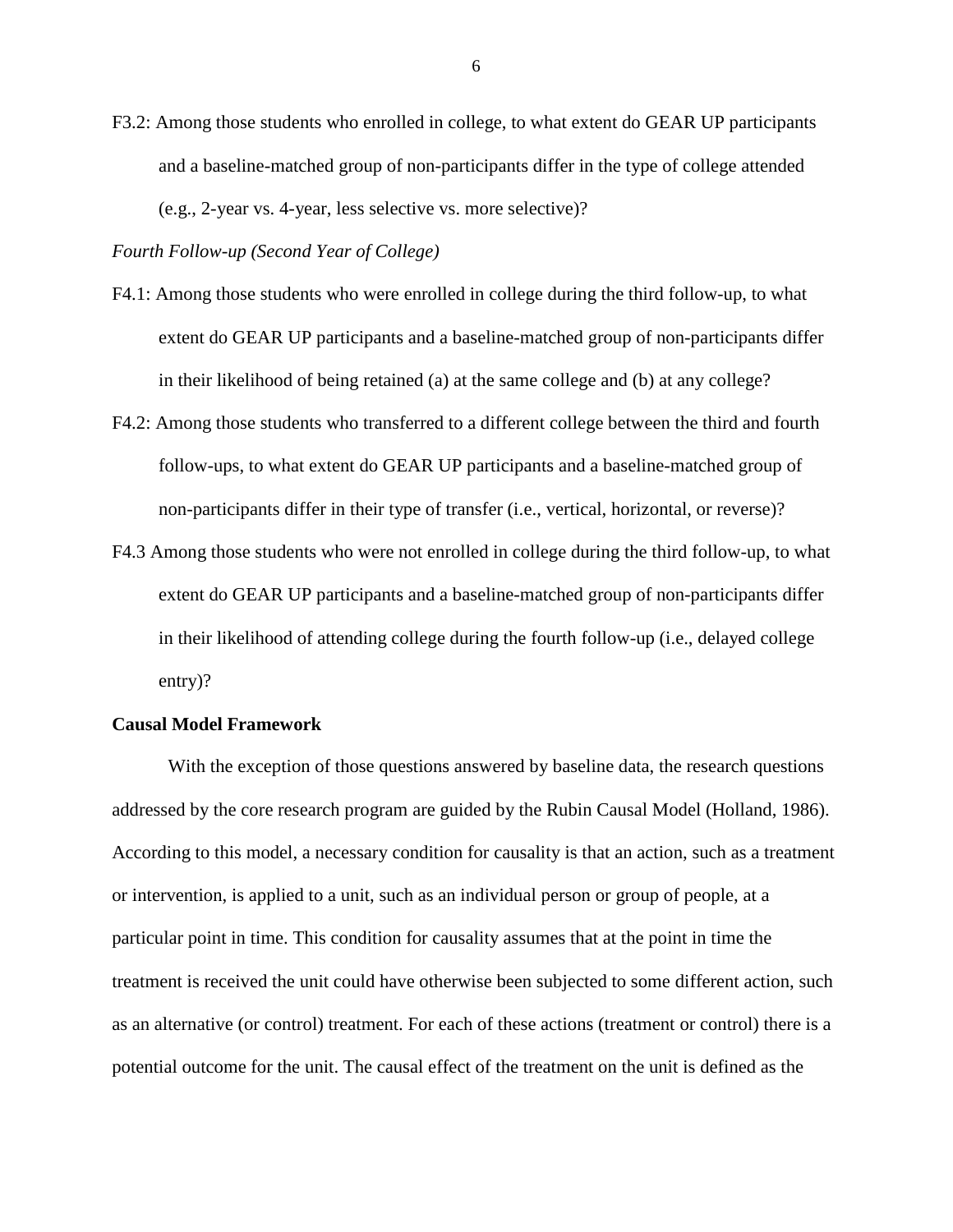difference between the potential outcome under the treatment and the potential outcome under the control. For this study, the causal effect of interest is whether or not students who are eligible to receive direct services funded by GEAR UP state grants are better off educationally (e.g., higher academic achievement, higher educational expectations, higher likelihood of attending college, higher likelihood of persisting in college) than they would have been in absence of that funding. These two potential outcomes can be written as follows:

potential outcome = 
$$
\begin{cases} Y_{1i} & \text{if GEARUP}_i = 1 \\ Y_{0i} & \text{if GEARUP}_i = 0 \end{cases}
$$

The fundamental problem with inferring a causal effect is that for any particular person we can observe only *one* of the potential outcomes—either under the treatment or under the control. We cannot know what the outcome of GEAR UP participants would have been had they *not* received GEAR UP services. Likewise, we cannot know what the outcome of nonparticipants would have been had they received GEAR UP services. A common approach to address this missing data problem is to examine the difference in the observed outcomes between students who received the treatment and those who received the control. The relationship between this difference in observed outcomes and the causal effect can be represented as follows:

$$
\underbrace{E[Y_i | \text{GEAR UP}_i = 1] - E[Y_i | \text{GEAR UP}_i = 0]}_{\text{Observed difference in educational outcome}} = \underbrace{E[Y_{1i} | \text{GEAR UP}_i = 1] - E[Y_{0i} | \text{GEAR UP}_i = 1]}_{\text{average GEARUP effect on the treated}} + \underbrace{E[Y_{0i} | \text{GEAR UP}_i = 1] - E[Y_{0i} | \text{GEAR UP}_i = 0]}_{\text{selection bias}}
$$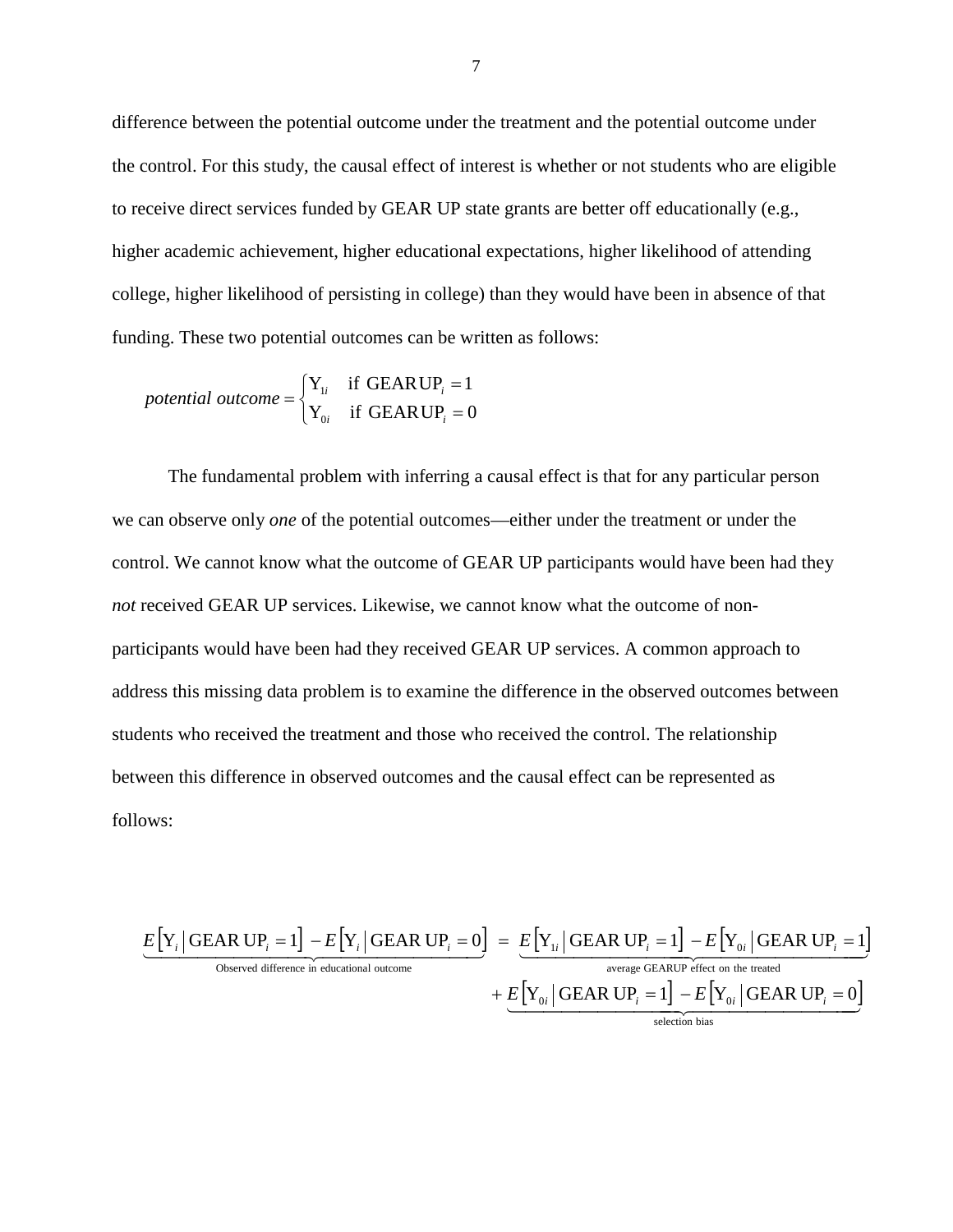such that the observed difference in the average outcome between GEAR UP participants and non-participants is equal to the average effect of GEAR UP on those who participated plus some degree of selection bias. Selection bias, defined below, is represented as the difference in the average outcome under conditions of the control (i.e., the absence of GEAR UP services) between GEAR UP participants and non-participants. If selection bias is negative, GEAR UP participants would have fared worse than non-participants in absence of the funding; this means that the observed difference in the outcome between the two groups *underestimates* the effect of GEAR UP. Conversely, if selection bias is positive, GEAR UP participants would have fared better than non-participants in absence of the funding; this means that the observed difference in the outcome between the two groups *overestimates* the effect of GEAR UP. If selection bias is zero, GEAR UP participants would have fared the same as non-participants in absence of the funding, and the observed difference is equivalent to the effect of GEAR UP on its participants.

Regardless of whether there is an underestimation or an overestimation of the treatment effect, selection bias is present in the observed difference between participants and nonparticipants because assignment to the treatment is not independent of the outcome. In other words, students are selected (or select themselves) into the treatment because of the potential outcome (whether realized or not) that they associate with that treatment. In the case of GEAR UP, specific schools and students are selected to receive these grant-funded services because they are deemed in need of and likely to benefit from the services.

One way to ensure independence between treatment assignment and the outcome—and thus solve the selection bias problem—is to randomly assign units to the treatment. This type of assignment found in a randomized controlled trial provides some assurance that the control and treatment groups are balanced—meaning that the characteristics of these two groups are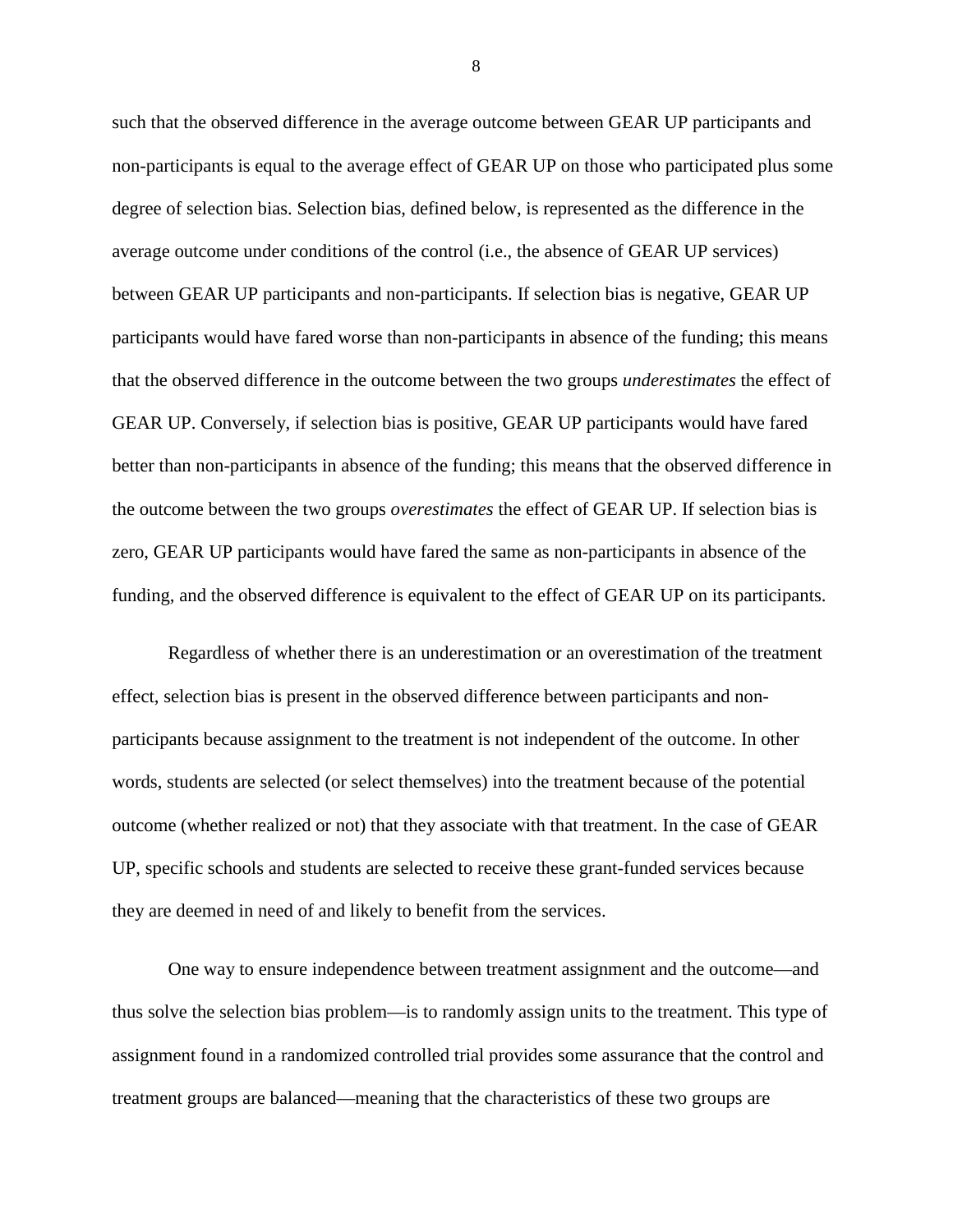equivalent—prior to the treatment. Since schools and/or students participating in the GEAR UP program were not selected at random, a goal of the core research program is to create a research design that best approximates a randomized controlled trial in order to achieve equivalent groups prior to treatment. This process will minimize selection bias such that the observed differences in educational outcomes between GEAR UP participants and non-participants will be better estimates of the causal effects of grant-funded services on the participants.

#### **Propensity Score Methods**

Among the summative evaluation design approaches listed in the *FY 2011 Application for Grants under the Gaining Early Awareness and Readiness for Undergraduate Programs (GEAR UP) State Grants* (U.S. Department of Education Office of Postsecondary Education, 2011) is the carefully matched comparison group design. As a quasi-experimental research design that attempts to approximate a randomized controlled trial, this approach matches participants with non-participants

"based on key characteristics that are thought to be related to the outcome. These characteristics may include, but are not limited to: (1) prior test scores and other measures of academic achievement (preferably, the same measures that the study will use to evaluate outcomes for the two groups); (2) demographic characteristics, such as age, disability status, gender, English proficiency, ethnicity, poverty level, parents' educational attainment, and single- or two-parent family background; (3) the time period in which the two groups are studied (e.g., the two groups are children entering kindergarten in the same year as opposed to sequential years); and (4) methods used to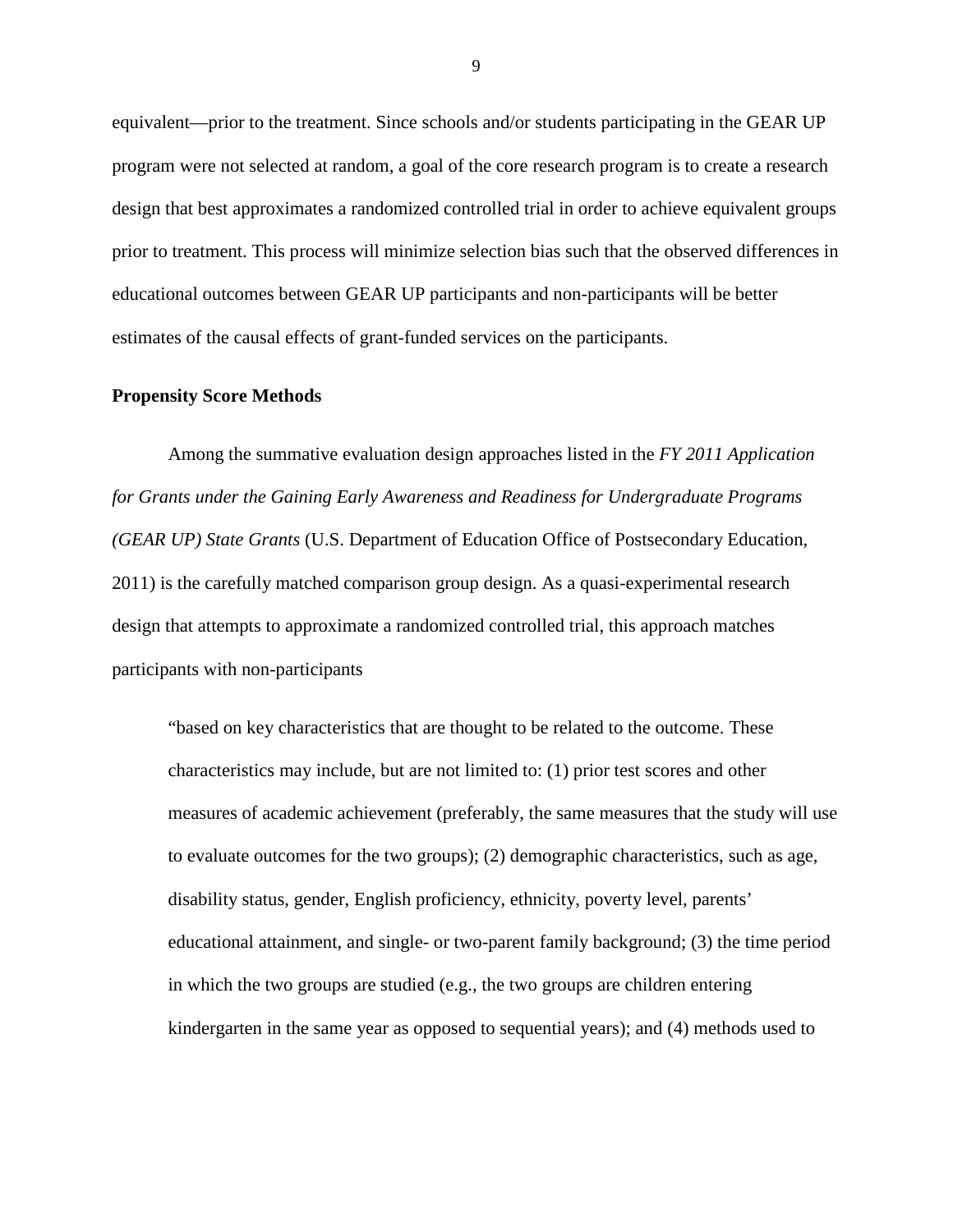collect outcome data (e.g., the same test of reading skills administered in the same way to both groups)"  $(p. 85)$ .

Propensity score methods will be used to "match" GEAR UP participants with nonparticipants for all questions of a causal nature that are addressed by the core research program. A propensity score is defined as the unit's probability of receiving the treatment (versus the control) conditional on observed characteristics of the unit (Austin, 2011). Propensity scores are produced by a statistical model—commonly, logistic regression—that predicts membership in the treatment or control group based on background characteristics and other known criteria that were used to assign units to the treatment. Units in each group are then either matched or weighted by the propensity score to achieve a desired balance in the observed characteristics between the treatment and control groups. By achieving this balance, treatment assignment will be conditionally independent of the potential outcomes given the observed characteristics of the units. This means that the estimates of the treatment effects will no longer have bias due to assignment based on the *observable* characteristics of students. Sensitivity analysis will be performed to assess the potential for bias in the treatment effect due to remaining *unobservable* student characteristics.

Because propensity score methods are based on a statistical model of the assignment to the treatment, different units of analysis and different baseline assignment criteria may be used for matching GEAR UP participants and non-participants in states operating primarily under cohort models and in states operating primarily under priority models. For states employing cohort models, a statistical model of treatment assignment could include *both* school and student characteristics. For states employing priority models, predicting assignment to treatment will be based only on student characteristics. Propensity scores will be used to achieve balance between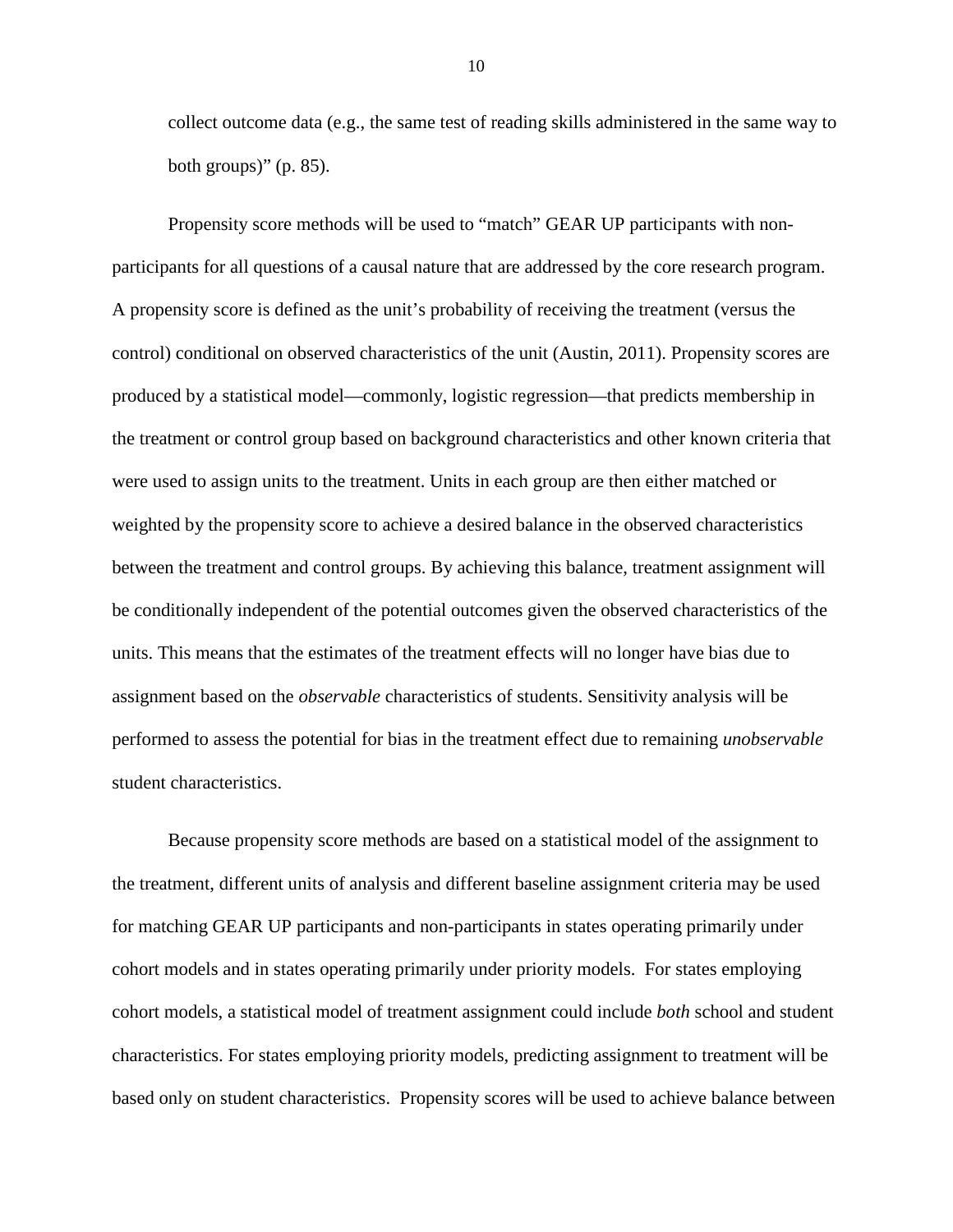the treatment and control groups on pre-treatment characteristics such as the students' gender, race/ethnicity, parent education level, and 8th grade achievement scores (i.e., ACT Explore) and on school characteristics such as the percent of underserved minorities, the percent receiving free or reduced-price lunch, and the average 8th grade achievement score.

#### **Intention-to-Treat Design**

Due to observed and unobserved differences both within and between states regarding the types, characteristics, delivery, and intensity of GEAR UP services offered, and due to an absence of student-specific data on their involvement patterns in the treatment, all analyses within the core research program will focus on the intent of the grant to treat eligible students as opposed to the documented receipt of grant-funded treatment by eligible students. Intention-totreat (ITT) analyses include every student who was selected to receive the treatment regardless of whether or not that student complied with the treatment, received a deviation in the treatment, or withdrew from the treatment. With an ITT approach to analysis, the research question of interest is the effectiveness of *prescribing* the treatment—its "use-effectiveness"—as opposed to *receiving* the treatment—its "method-effectiveness" (Sheiner & Rubin, 1995). In other words, the results of the core research program will provide some evidence of the impact of GEAR UPfunded services on a general population of low income students knowing that not all of those students would initially accept, comply with, or successfully complete those services.

For the core research program, the independent variable will be binary, coded 1 if the student was eligible to receive direct services funded by GEAR UP state grants prior to taking ACT Explore in 8th grade and coded 0 if the student was not eligible to receive GEAR UP services at that time. The primary advantage of ITT analysis is that it provides an unbiased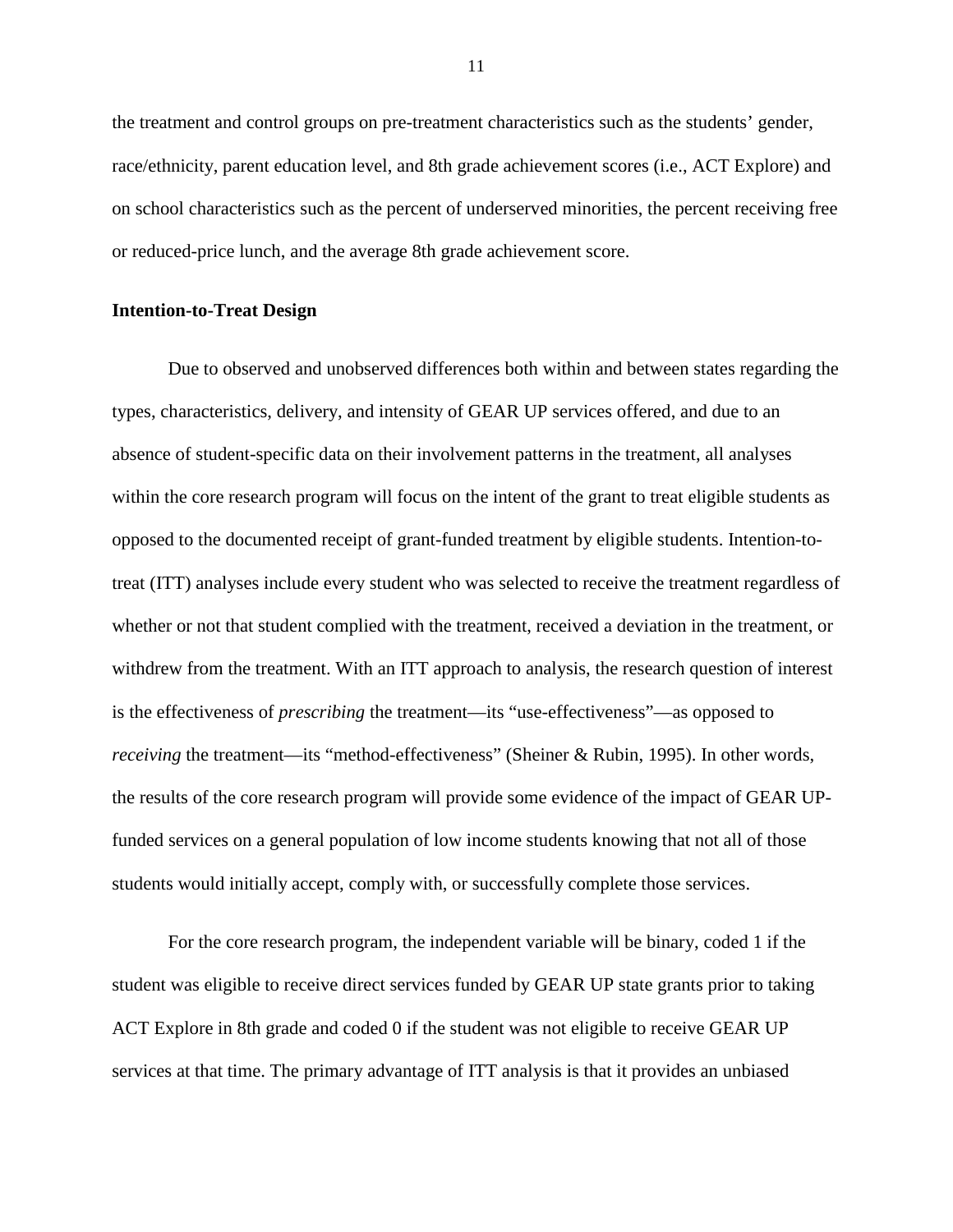estimate of the treatment effect while preserving sample size to maintain statistical power. A disadvantage of this approach is that the results of an ITT analysis are often conservative due to the dilution of the treatment effect from participant noncompliance or withdrawal.

#### **Study Sample**

The sample for the core research program will comprise those students in the 14 consortium states who are eligible to receive GEAR UP services prior to taking ACT Explore in the 8th grade. Ten consortium states administer either a cohort-only model or a hybrid of cohort and priority models (See Table 1). Within these states, only those students initially eligible to receive GEAR UP services under the cohort model will be followed by the core research program. Four states administer a priority-only model, but assignment of students to GEAR UP services under these models varies across the states. Given the focus of the core research program on the academic growth, educational plans, and eventual college enrollment and retention of students eligible to receive GEAR UP services, the core research program will incorporate priority students into the longitudinal design by similarly following a research "cohort" of priority students in these states who were first eligible to receive GEAR UP services before taking ACT Explore in 8th grade. Although this approach excludes a number of priority students from the study, the focus of the core research program is on understanding the benefits of GEAR UP for those students who were eligible to receive the services over the full course of the grant (grades 7-12). Non-participants for this study will be drawn from the combined database for ACT Explore, ACT Plan or ACT Aspire, and The ACT using the propensity score methods previously mentioned.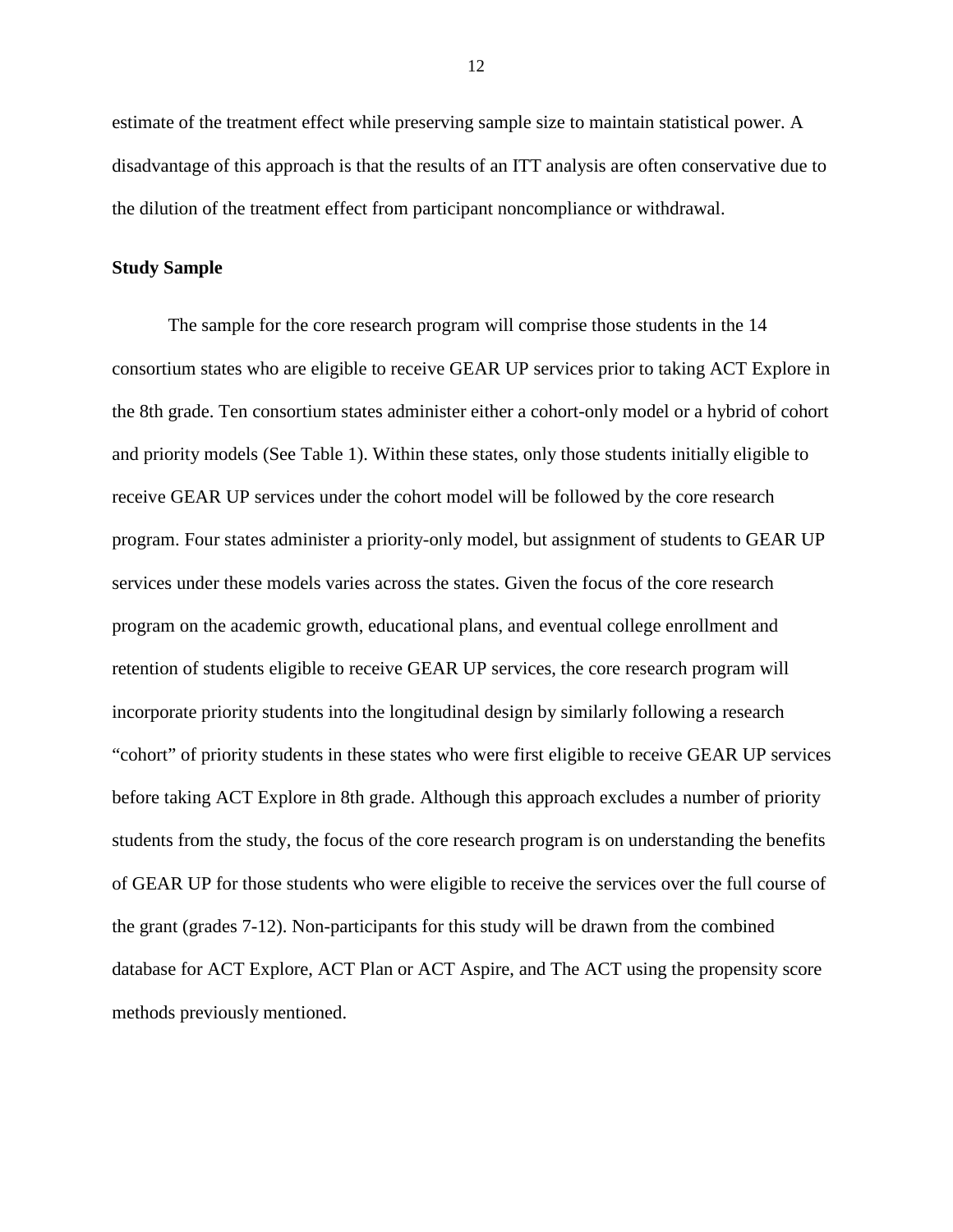#### **Timing of Data Collection and Deliverables**

All student outcomes data supporting the core research program will be collected by ACT either from one of its assessments or from its partnership with NSC. Over the course of this longitudinal study, five separate data collection periods will occur: the base year in 8th grade (ACT Explore), the first follow-up in 10th grade (ACT Plan or ACT Aspire), the second followup in 11th or 12th grade (The ACT), the third follow-up in the first year of college (NSC), and the fourth follow-up in the second year of college (NSC). At the end of each data collection period a research report will be prepared that answers the aforementioned research questions listed for that collection period.

The timeline for data collection and reporting is provided in Table 2. Among the consortium states, 9 were awarded grants in FY2011 and 5 were awarded grants in FY2012 (See Table 1). Due to the different starting years for the consortium states, two waves of students will be followed longitudinally by the core research program. This creates a one-year lag in the timing of report publication to ensure that all consortium states are included in the study. Some consortium states that received grants in 2011 award cycle that are serving either priority students only or more than one cohort have elected to also participate in the second wave of data collection by providing ACT's longitudinal assessment system to a second wave of students.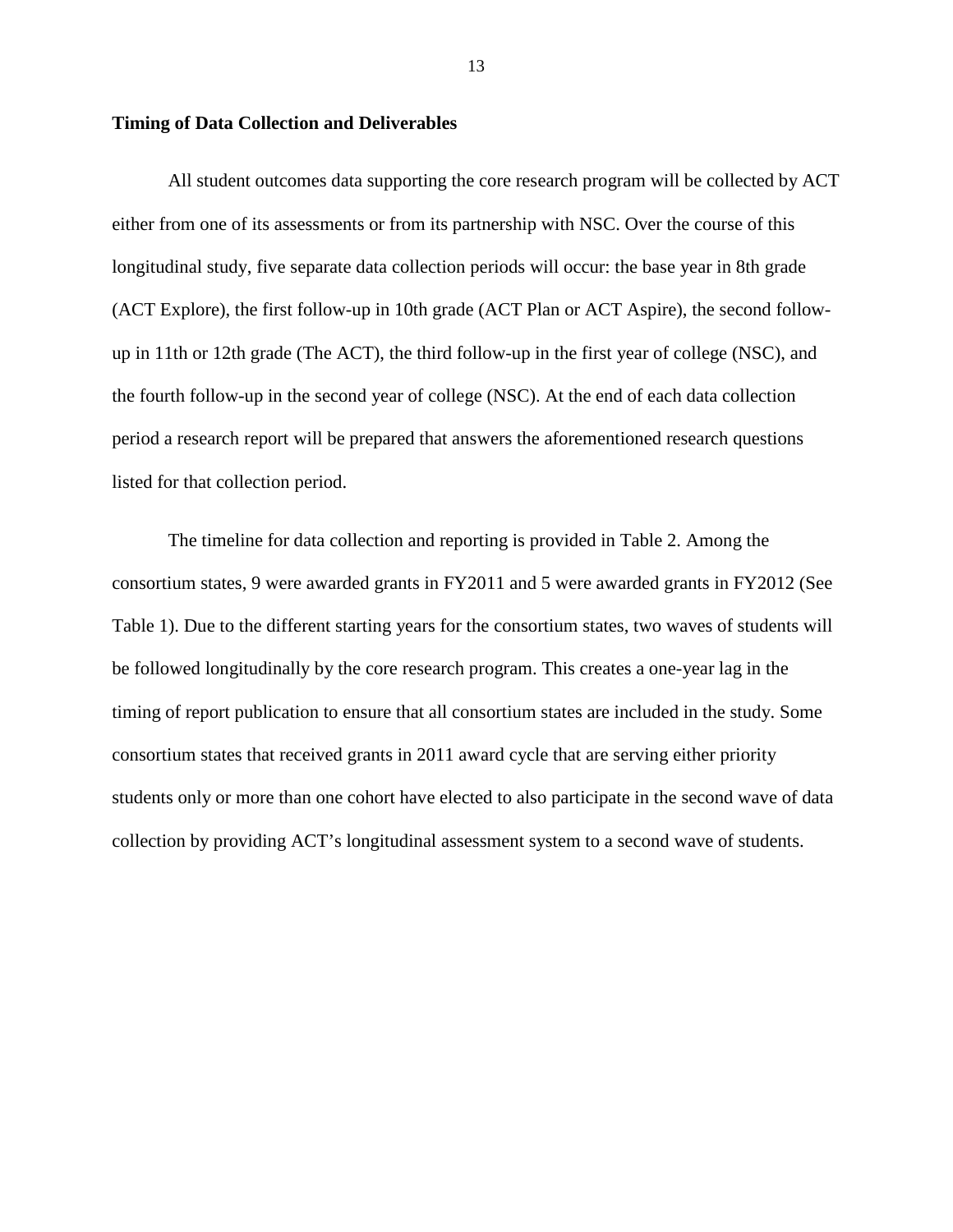#### **References**

- Austin, P. (2011). An introduction to propensity score methods for reducing the effects of confounding in observational studies. *Multivariate Behavioral Research, 46,* 399-424.
- Holland, P. W. (1986). Statistics and causal inference. *Journal of the American Statistical Association*, *81*, 945–960.
- Sheiner, L. B., & Rubin, D. B. (1995). Intention to treat analysis and the goals of clinical trials. *Clinical Pharmacology & Therapeutics*, *57*, 6-15.
- U.S. Department of Education Office of Postsecondary Education. (2011). *FY 2011 Application for grants under the gaining early awareness & readiness for undergraduate programs (GEAR UP) State Grants*. (OMB No. 1840-0821) Washington, DC: Author.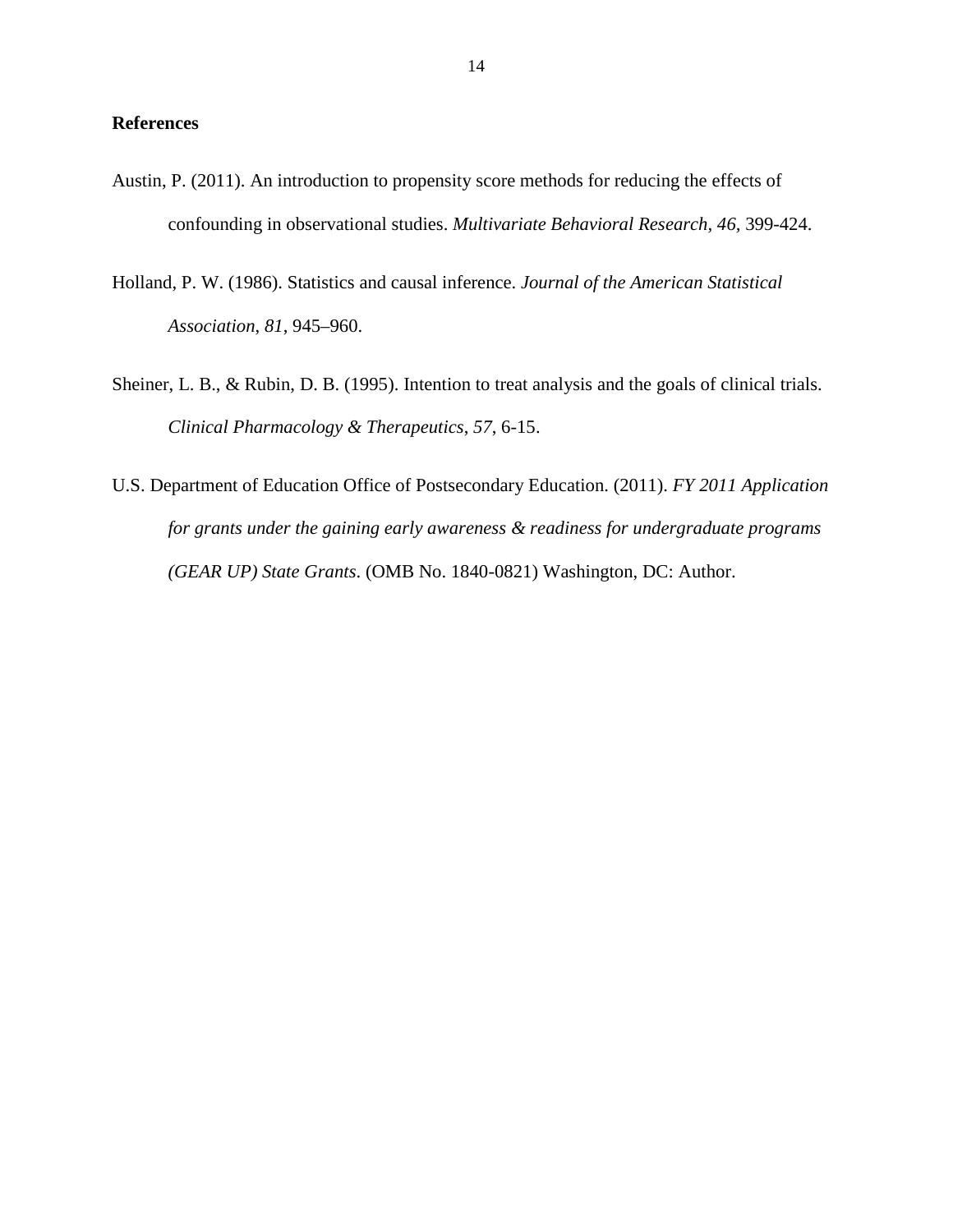|                |                   |              | <b>Data Collection</b> |                           |
|----------------|-------------------|--------------|------------------------|---------------------------|
| <b>State</b>   | <b>FY Funding</b> | <b>Model</b> | Wave 1                 | Wave 2                    |
| Arizona        | 2012              | Cohort       |                        | $\mathbf X$               |
| Idaho          | 2011              | Cohort       | X                      | $\mathbf X$               |
| Kentucky       | 2011              | Cohort       | $\mathbf X$            | $\mathbf X$               |
| Minnesota      | 2011              | Hybrid       | $\mathbf X$            | $\mathbf X$               |
| Montana        | 2011              | Hybrid       | $\mathbf X$            | $\mathbf X$               |
| Nevada         | 2012              | Cohort       |                        | $\mathbf X$               |
| New Mexico     | 2012              | Priority     |                        | $\mathbf X$               |
| North Carolina | 2012              | Hybrid       |                        | $\boldsymbol{\mathrm{X}}$ |
| Oklahoma       | 2011              | Priority     | $\mathbf X$            | $\mathbf X$               |
| Tennessee      | 2012              | Hybrid       |                        | $\mathbf X$               |
| Utah           | 2011              | Priority     | $\mathbf X$            | $\mathbf X$               |
| Washington     | 2011              | Hybrid       | X                      |                           |
| Wisconsin      | 2011              | Priority     | $\mathbf X$            |                           |
| Wyoming        | 2011              | Priority     | $\mathbf X$            |                           |

**Table 1. College and Career Readiness Evaluation Consortium**